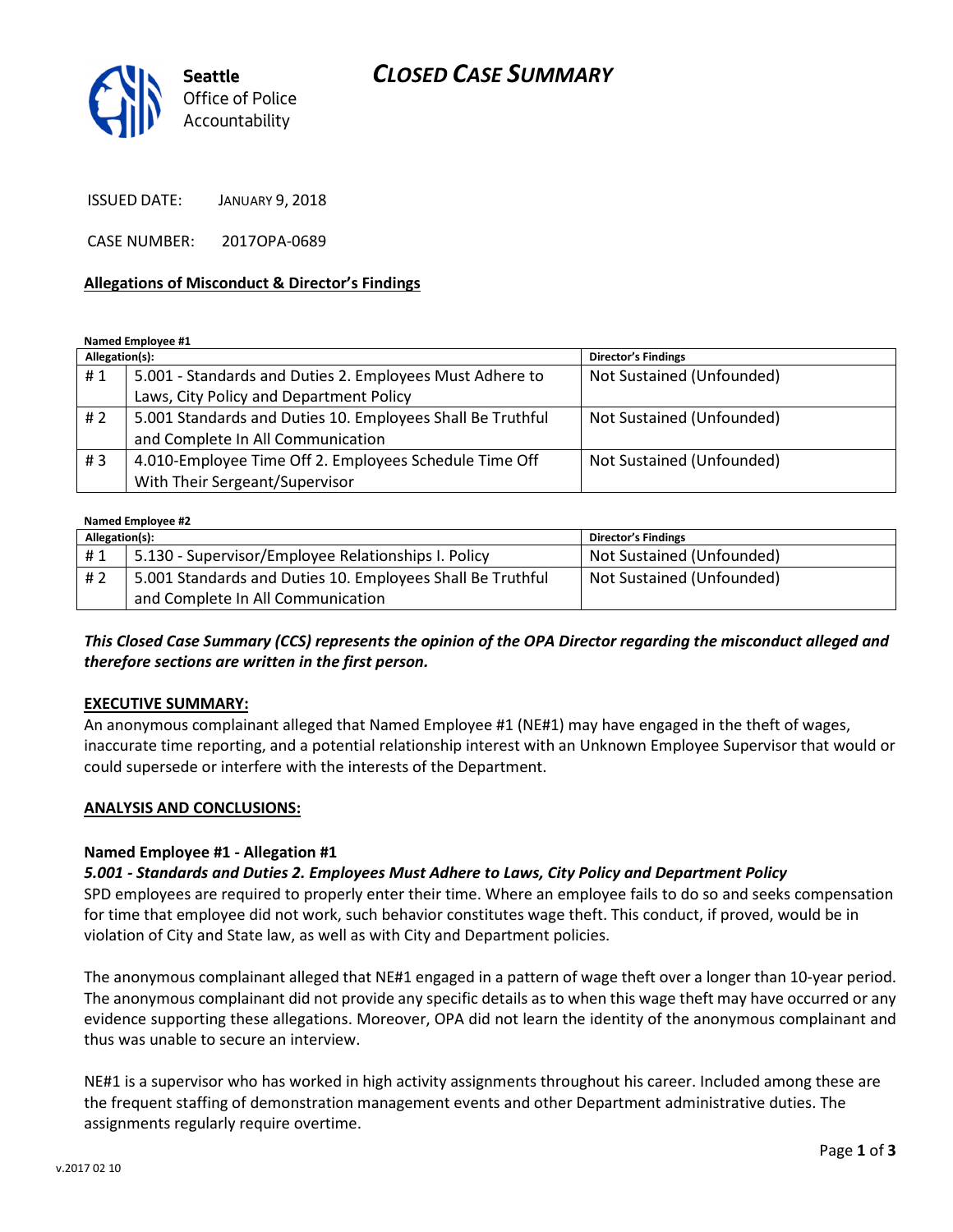

Seattle Office of Police Accountability

# CLOSE CASE SUMMARY

OPA CASE NUMBER: 2017OPA-0689

Based on his numerous years of service, the scope of the allegations, and the dearth of information indicating when the alleged violations occurred, OPA picked three months at random – January, February and June of 2017 – and examined NE#1's timekeeping during those months for substantial anomalies. Had those months exhibited such anomalies, it would have provided a basis to conduct a further in depth analysis of all of NE#1's timekeeping. OPA believes this to have been a sound methodology and one that was necessitated by OPA's limited resources.

During its review, OPA found that eight days out of the 89 days worked by NE#1 contained anomalies. Those anomalies amounted to 31.5 overtime hours. Of those eight anomalous days, three involved large scale demonstrations for which NE#1 would have worked substantial overtime. The five other days involved either narcotics buy/bust operations or Department administrative responsibilities, which would have required mid-shift adjustments.

Given that 31.5 anomalous overtime hours were identified during this three-month period, it is likely that many more hours would be identified were the analysis to be extended to cover a ten-year period. However, this does not, in and of itself, mean that NE#1 violated policy. From OPA's examination, it seemed more likely that the anomalies were the result of the extensive overtime that is a function of NE#1's role in the Department, mid-shift adjustments, and possible gaps between logging in when he changed call signs (as suggested by NE#1's Guild representatives).

Ultimately, OPA conducted the most thorough investigation it could, but the scope of this investigation was limited in scope by the realities of OPA's resources and staffing. Based on this investigation, OPA uncovered no evidence establishing that NE#1 intentionally inappropriately recorded his time or engaged in wage theft.

As such, I recommend that this allegation be Not Sustained – Unfounded.

Recommended Finding: Not Sustained (Unfounded)

### Named Employee #1 - Allegation #2

# 5.001 Standards and Duties 10. Employees Shall Be Truthful and Complete In All Communication

Had NE#1 improperly sought compensation for time he did not work and/or had unauthorized absences, he would have engaged in dishonesty by submitting inaccurate timesheets. However, as explained above, I find that there is insufficient evidence to establish that NE#1 engaged in such conduct. For the same reasons, I similarly find that there is insufficient evidence to establish that NE#1 engaged in dishonesty.

As such, I recommend that this allegation be Not Sustained – Unfounded.

Recommended Finding: Not Sustained (Unfounded)